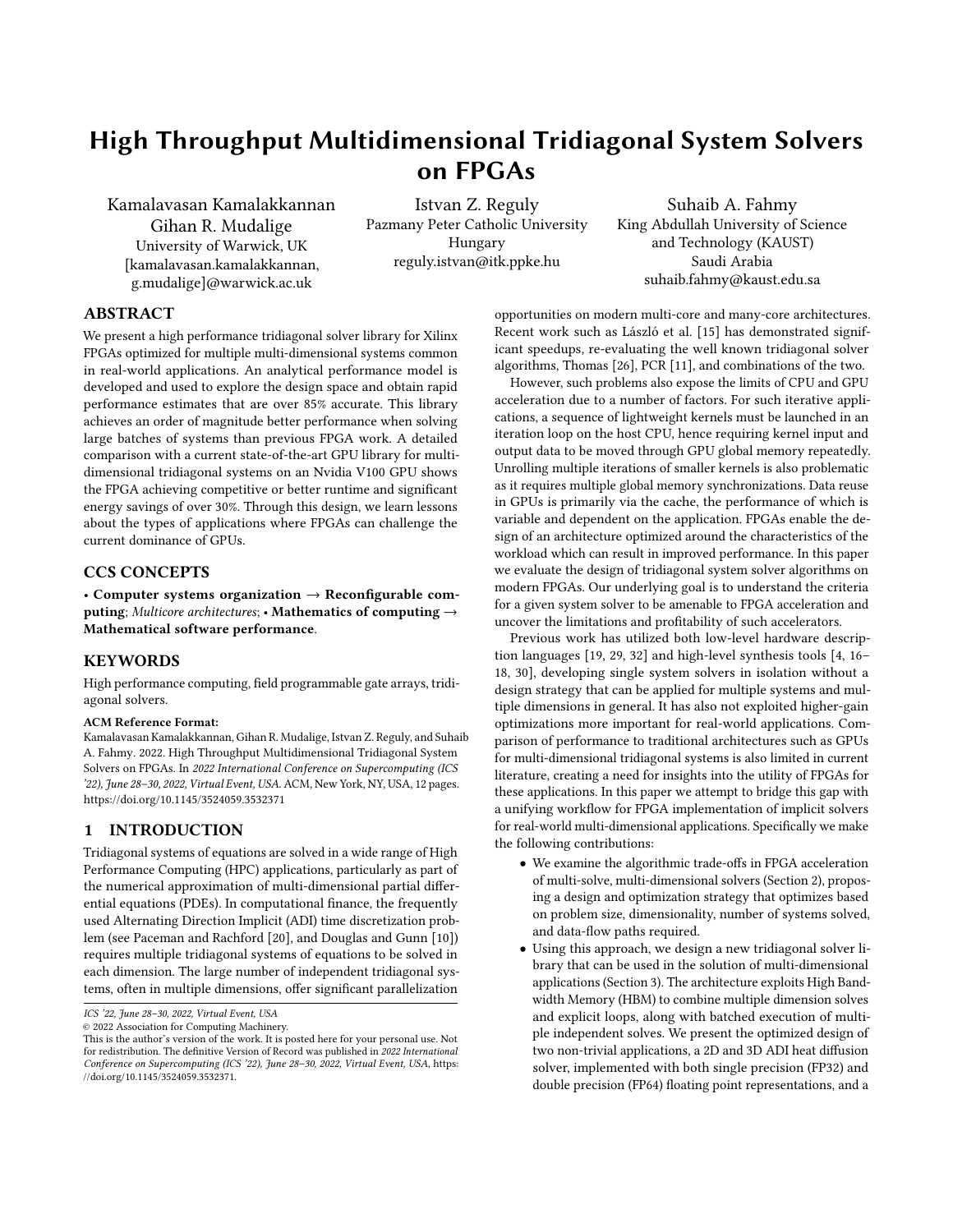2D Stochastic-Local Volatility (SLV) model application from the financial computing domain.

- An analytical performance model is developed (Section [3\)](#page-2-0) to obtain estimates for application runtime, giving insights into the profitability of implementing the tridiagonal system solvers on Xilinx FPGAs using our design strategy. The model predicts runtime considering system/batch sizes and optimizations applied together with memory requirements and operating frequency. Runtime predictions are within 15% of that achieved on evaluated applications.
- Finally, we show competitive performance on the Xilinx Alveo U280 FPGA compared to an HPC-grade Nvidia V100 GPU, for both FP32 and FP64 precision, and much improved energy efficiency (Sections [4](#page-4-0) and [5\)](#page-9-0).

To our knowledge the extended workflow, new library, predictive model, and the superior performance demonstrated for the above applications present key innovations, advancing the state-of-theart. This also showcases an interesting class of applications where the FPGA challenges the performance of GPUs, currently the best hardware for direct solution of multi-dimensional tridiagonal systems, both in terms of runtime and energy consumption. We believe this will be particularly valuable in areas such as financial computing, reducing the complexity of the development cycle for FPGA platforms.

#### <span id="page-1-0"></span>2 BACKGROUND

Tridiagonal systems arise from the need to solve a system of linear equations as given in equation [\(1\)](#page-1-1), where  $a_0 = c_{N-1} = 0$ . Its matrix form  $Ax = d$  can be stated as in equation [\(2\)](#page-1-2).

<span id="page-1-2"></span><span id="page-1-1"></span>
$$
a_{i}u_{i-1} + b_{i}u_{i} + c_{i}u_{i+1} = d_{i}, i = 0, 1, ..., N - 1
$$
\n
$$
\begin{bmatrix} b_{0} & c_{0} & 0 & \cdots & 0 \\ a_{1} & b_{1} & c_{1} & \cdots & 0 \\ 0 & a_{2} & b_{2} & \cdots & 0 \\ \vdots & \vdots & \vdots & \ddots & \vdots \\ 0 & 0 & \cdots & a_{N-1} & b_{N-1} \end{bmatrix} \begin{bmatrix} u_{0} \\ u_{1} \\ u_{2} \\ \vdots \\ u_{N-1} \end{bmatrix} = \begin{bmatrix} d_{0} \\ d_{1} \\ d_{2} \\ \vdots \\ d_{N-1} \end{bmatrix}
$$
\n(1)

The solution to such systems of equations is well known. The Thomas algorithm [\[26\]](#page-11-4) (see Algo. [1\)](#page-1-3) carries out a specialized form of Gaussian elimination (assuming non-zero  $b_i$ ) providing the least computationally expensive solution, but suffers from a loop carried dependency. It has a time complexity of  $O(N)$ . In contrast, the PCR

| <b>Algorithm 1:</b> thomas(a, b, c, d, u)     |
|-----------------------------------------------|
| 1: $d_0^* \leftarrow d_0/b_0$                 |
| 2: $c_0^* \leftarrow c_0/b_0$                 |
| 3: for $i = 1, 2, , N - 1$ do                 |
| 4: $r \leftarrow 1/(b_i - a_i c_{i-1}^*)$     |
| 5: $d_i^* \leftarrow r(d_i - a_i d_{i-1}^*)$  |
| 6: $c_i^* \leftarrow rc_i$                    |
| $7:$ end for                                  |
| 8: $u_{N-1} \leftarrow d_{N-1}$               |
| 9: for $i = N - 2, , 1, 0$ do                 |
| $u_i \leftarrow d_i^* - c_i^* u_{i+1}$<br>10: |
| $11:$ end for                                 |

<span id="page-1-3"></span>12:  $return u$ 

algorithm [\[11\]](#page-11-5)(see Algo. [2\)](#page-1-4), operates on a normalized matrix so that

 $b_i = 1$  and then for each matrix row *i*, subtracts multiples of rows  $i \pm 2^0, 2^1, 2^2, ..., 2^{P-1}$ , where P is the smallest integer such that  $2^P \ge$ . This leads to each iteration reducing each of the current systems into two systems of half the size. After  $P$  steps, all of the modified a and  $c$  coefficients are zero, leaving values for the unknowns  $u_i$ . In PCR, the iterations of the inner loop do not depend on each other, which is well suited for traditional multi-core/many-core architectures such as CPUs and GPUs allowing multiple threads to be used to solve each tridiagonal system. However, PCR has a complexity of  $O(N \log N)$  and is more computationally expensive than the Thomas algorithm, which for an FPGA implementation poses an important consideration, (as examined in Section [3\)](#page-2-0) due to the limited availability of resources.

| <b>Algorithm 2:</b> $pcr(a, b, c, d, u)$                                                      |  |  |  |  |
|-----------------------------------------------------------------------------------------------|--|--|--|--|
| 1: for $p = 1, 2, , P$ do                                                                     |  |  |  |  |
| $s \leftarrow 2^{p-1}$<br>2:                                                                  |  |  |  |  |
| for $i = 0, 1, , N - 1$ do<br>3:                                                              |  |  |  |  |
| $r \leftarrow 1/(1 - a_i^{(p-1)} c_{i-s}^{(p-1)} - c_i^{(p-1)} a_{i+s}^{(p-1)})$<br>4:        |  |  |  |  |
| $a_i^{(p)} \leftarrow -r(a_i^{(p-1)}a_{i-s}^{(p-1)})$<br>5:                                   |  |  |  |  |
| $c_i^{(p)} \leftarrow -r(c_i^{(p-1)}c_{i+s}^{(p-1)})$<br>6:                                   |  |  |  |  |
| $d_i^{(p)} \leftarrow r(d_i^{(p-1)} - a_i^{(p-1)}d_i^{(p-1)} - c_i^{(p-1)}d_i^{(p-1)})$<br>7: |  |  |  |  |
| end for<br>8:                                                                                 |  |  |  |  |
| $9:$ end for                                                                                  |  |  |  |  |
| 10: $u \leftarrow d^{(P)}$                                                                    |  |  |  |  |
| 11: <b>return</b> u                                                                           |  |  |  |  |

<span id="page-1-4"></span>The SPIKE algorithm [\[21\]](#page-11-13) decomposes the  $A$  matrix, into  $p$  partitions of size *m* to obtain the factorization of  $A = DS$  where *D* is a main diagonal block matrix consisting of tridiagonal matrices  $A_1, ..., A_p$  and S is the so called spike matrix. The solution to the system then becomes,  $DSx = d$  where the system  $DY = d$  can be used to obtain Y, and  $Sx = Y$  to obtain x. Since matrix D is a simple collection of  $A_i$ , each  $A_i Y_i = d_i$  can be solved independently. Solving  $Sx = Y$  requires only solving a reduced penta-diagonal system (see Wang et al. [\[28\]](#page-11-14) for a detailed description). The algorithm therefore operates in three steps: factorization, reduced system solve, and back substitution, where the factorization (LU and UL) has a complexity of  $O(N)$ . The reduced system can be solved directly or indeed can be further reduced to a block diagonal system using the truncated-SPIKE variation that ignores the outer diagonals when  $A$ is diagonally dominant. The SPIKE algorithm is particularly well suited for solving very large systems on traditional architectures.

Multiple Systems in 2D/3D: Each of the above algorithms specifies the solution of a single tridiagonal system, which is characteristically a one dimensional problem. However, applications of interest are usually 2- or 3-dimensional, where tridiagonal systems are formed by solving along one of the coordinate axes. This leads to a number of independent systems based on the number of discretization points along the other axes. For example a 3D system with  $N_x \times N_y \times N_z$  mesh points will have  $N_y \times N_z$  tridiagonal systems when solving along the first dimension (each system with size  $N_x$ ),  $N_x \times N_z$  along the second (each with size  $N_y$ ) and so on. The ADI method, (used in the applications in this work), repeatedly solves tridiagonal systems along these different axes. Here, the  $a_i, b_i, c_i$ and  $d_i$  coefficients are calculated for each grid point, in a way that matches the underlying data structure of the application; data is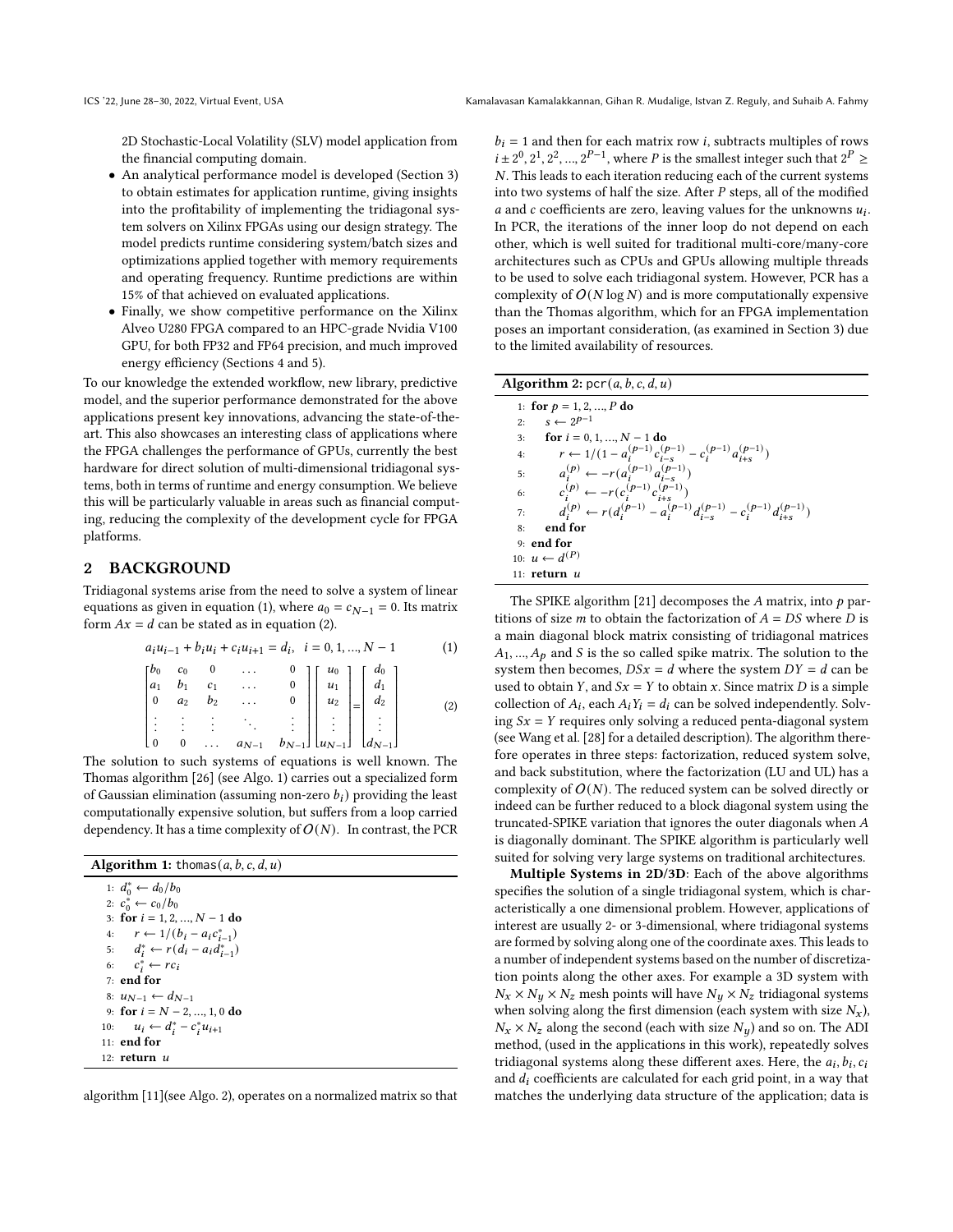stored contiguously in either a row-major  $(Z$  is contiguous,  $Y, X$ are strided) or more commonly a column-major  $(X$  is contiguous,  $Y$ and  $Z$  are strided) format. This poses a challenge for algorithms that then solve multiple tridiagonal systems simultaneously; coefficients for an individual system will be laid out differently, depending on the direction of the solve. This is especially an issue on traditional architectures such as CPUs or GPUs [\[15\]](#page-11-3). An FPGA design must also carefully consider memory performance when solving such multi-dimensional applications.

## <span id="page-2-0"></span>3 FPGA ARCHITECTURE DESIGN

FPGAs can offer high performance computation through the implementation of deeply pipelined custom datapaths. There is no fixed general purpose architecture exploited by software as in a traditional CPU or GPU. Instead, a tailored datapath for the computation is synthesized using a variety of basic circuit elements. These are digital signal processing (DSP) blocks to implement arithmetic operators, look-up-tables (LUTs) and registers for interconnecting and control logic, fast on-chip block memories (BRAM/URAM) of kilobit capacities for buffering, clock modules for managing different data rates, and a rich routing fabric to connect these elements into a large logical architecture. Optimizing the datapaths around the capabilities of the low level primitives, especially DSP blocks, allows for high operating frequency to be achieved, but requires considered application of pipelining [\[23\]](#page-11-15). Large FPGAs comprise multiple interposed die with such resources called Super Logic Regions (SLR). The Xilinx U280 has 3 SLRs. Bandwidth within an SLR is extremely high (TB/s) due to the wealth of connections and memory elements, while between SLRs it is limited by the number of silicon interposer connections available. An FPGA board typically includes large capacity external DRAM (32 GB on the U280) and potentially High Bandwidth Memory (HBM). Managing the movement of data between these memories and the internal FPGA memory is key to achieving high computational performance. The introduction of High-Level Synthesis (HLS) tools has reduced the complexity of FPGA programming, where a high-level programming language such as C++/OpenCL can be used with special directives to target the FPGA. However, achieving high performance is still significantly challenging as code must be structured to suit the dataflow/pipelined programming style. The key optimizations required to obtain enhanced performance are transformations enabling pipelining, unrolling loops by replicating computational units (CUs), and tiling to improve locality such that data can be reused through fast on-chip memory. For an overview of these techniques we refer the reader to De Matteis et al. [\[9\]](#page-11-16) and the Xilinx HLS programming guide [\[3\]](#page-10-0).

#### 3.1 Small and Medium System Solves

Considering the resources available on an FPGA, a single tridiagonal system solve, using the Thomas algorithm in Algo. [1,](#page-1-3) would require 4 multiplications, 1 division, and 2 subtractions for the forward path and one multiplication and subtraction for the backward path. However, due to dependencies for computing  $d_i^*$  and  $c_i^*$ , each iteration of the forward path loop must be executed serially, incurring the full arithmetic pipeline latency,  $l_f$  (≈30 clock cycles on a Xilinx U280 FPGA for FP32), to complete the forward loop datapath. Additionally the backward loop can only start when all iterations of the forward path have been completed, due to the reverse data access where the loop starts from iteration  $N - 2$ . Thus the total latency for solving a single system with the Thomas algorithm would be approximately  $l_f \times N + l_b \times N$  clock cycles (assuming  $l_b$  cycles is the arithmetic pipeline latency for completing a single iteration of the backward loop). On the other hand, a PCR based single solver implementation would require 4 subtractions, 9 multiplications, and 1 division within the inner loop of Algorithm [2.](#page-1-4) If  $l$  is the arithmetic pipeline latency of the inner loop, then the total number of clock cycles for the PCR algorithm, is  $(N + l) \times logN$ . Here we assume that the outer loop is executed serially and a fully pipelined inner loop, i.e., an initiation interval of one. Given inner loop iterations are independent, they can be unrolled by some factor  $f_U = 2, 3, ...$ which will then require  $f_U \times$  the resources to implement the inner loop. The total clock cycles consumed will then be  $(N/f_U+1)\times logN$ . The outer loop iterations have a dependency and thus cannot be unrolled.

For the Thomas solver, there are  $l_f$  clock cycles between consecutive iterations of a single system solve in the forward path. This can be considered as a dependency distance. As such, we could attempt to solve  $l_f$  tridiagonal systems to fully utilize the forward path circuit pipeline. This can be done by interleaving the iterations of the forward pass loop of the Thomas solver such that iteration 1 of system 1 is input followed by iteration 1 of system 2 and so on, per clock cycle, up to iteration 1 of system  $l_f$ . In fact selecting a group,  $g = MAX(l_f, l_b)$  enables g system solves to be interleaved, saturating the pipeline. If there are  $B$  total tridiagonal systems to be solved, i.e. a batch size of  $B$ , then the total latency with Thomas is given by [\(3\)](#page-2-1):

<span id="page-2-1"></span>
$$
(3 + \lceil B/g \rceil) \times gN \tag{3}
$$

Thus for large  $B$  the total latency tends to  $BN$ . This is a characteristic of all  $O(N)$  algorithms, which can ideally be pipelined to accept inputs each clock cycle at the cost of increased resource consumption.

For the PCR algorithm, there are no dependencies between iterations of a single system and solving a batch of  $B$  systems (by batching the inner loop) incurs the latency in [\(4\)](#page-2-2):

<span id="page-2-2"></span>
$$
(BN/f_U + l) \times logN \tag{4}
$$

For large B, dividing [\(4\)](#page-2-2) by [\(3\)](#page-2-1) gives a factor of  $log N/f_U$  pointing to the fact that the batched Thomas solver is  $log N$  times faster than batched PCR, for  $f_U = 1$ . Thus, to match the Thomas solver latency, a batched PCR implementation needs an unroll factor  $f_U = logN$ . However, given that the PCR inner loop has a considerably higher resource requirement compared to the Thomas solver, the batched Thomas solver will always provide better performance for the same amount of FPGA resources. An exception to this is when the system size,  $N$ , is large and FPGA on-chip memory becomes the limiting factor. Designs for such cases are discussed in Sec [3.2.](#page-3-0)

Considering a batched solver based on the SPIKE algorithm, assume each system in the batch is of size  $N$ . The algorithm creates  $m$  blocks and each has LU and UL factorization done in parallel, followed by the pentadiagonal solve and then back-substitution in parallel. This incurs a total latency given by [\(5\)](#page-2-3):

<span id="page-2-3"></span>
$$
(3 + \lceil Bm/g \rceil) \times gN/m + mC + 3 \times gN/m \tag{5}
$$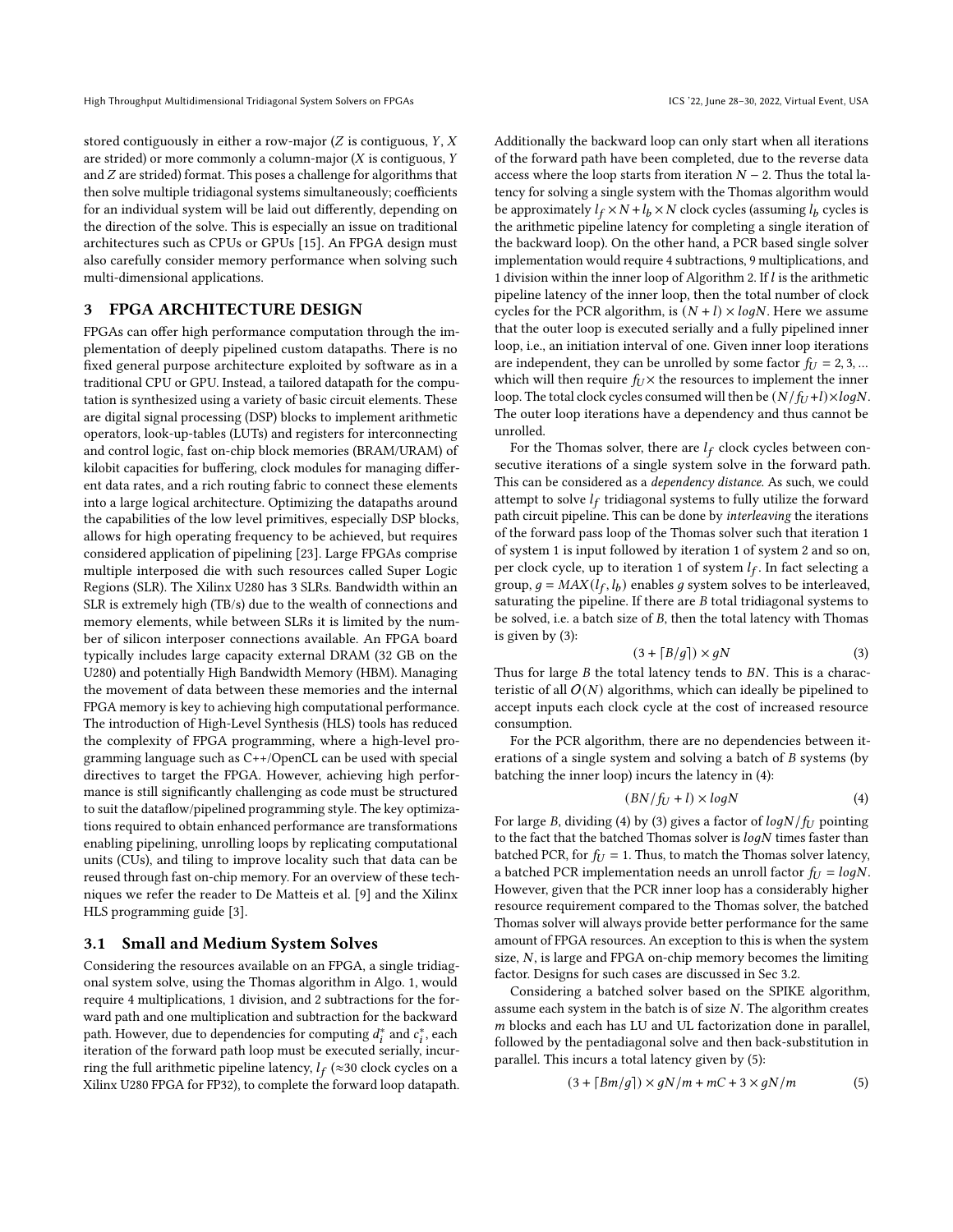The latency for the factorization for each block (first term), is similar to a Thomas forward and backward solve carried out in an interleaved manner. Although the number of clock cycles spent on the pentadiagonal reduced system solve is  $BmC$  (assuming a linear latency model), only the latency for first stage of the pentadiagonal solver is added to equation [5](#page-2-3) as all three modules are pipelined. The final term is the added delay due to back-substitution stage which is again a Thomas solver. When  $B$  is sufficiently large and stages are pipelined, a latency of  $BN$  is achieved. Again this is due to the SPIKE algorithm having a  $O(N)$  complexity. However, if  $BmC \geqslant BN$  then dataflow must stall for some time, decreasing throughput. Resource consumption of the LU/UL factorizations requires 3× the resources for an equivalent Thomas solver and the pentadiagonal solver needs additional resources, again more than an equivalent Thomas solver.

Given the lower resource requirements and profitability of the Thomas algorithm, compared to the other algorithms, we first focus on its optimized batched implementation on an FPGA for system sizes that can fit into on-chip memory. As we are interleaving groups of g, the  $c_{i-1}$ ,  $d_{i-1}$  and  $u_{i+1}$  values needs to be stored in on-chip memory such that they can be used in subsequent  $(i^{th})$  iterations. For a FP32 implementation we have found that a grouping of 32 is sufficient to effectively pipeline the computation (this is 64 for FP64) on the Xilinx Alveo U280. The forward and backward loops operate in opposite directions and thus a First-In-First-Out (FIFO) buffer cannot be used, rather on-chip addressable memory is used for data movement. The forward and backward loops can be made to operate in parallel when batching a number of system solves, using ping-pong buffers (also called double buffers). With this technique, dual port memory is partitioned into two parts, one being written while the other is read. Once writes (by the forward pass) and reads (backward pass) are completed, read and write halves are swapped. Note that the very first read must wait until the very first write has completed. Additionally, the technique also doubles the memory requirement compared to using the same memory portion for both read and write. The latencies for writing to the ping-pong buffer, firstly for  $a, b, c, d$  belonging to the first group of systems, then writing the resulting  $c^*$ ,  $d^*$  in forward solve and finally writing u in backward solve, contribute to the latency term  $3qN$  in [\(3\)](#page-2-1). Here we assume, inputs  $a, b, c, d$  come from FIFO and output  $u$  is written back to FIFO. If inputs/outputs are read/written to on-chip memory instead, then [\(3\)](#page-2-1) becomes  $(1 + \lceil B/q \rceil) \times qN$ .

The total on-chip memory required for a single Thomas solver interleaving  $q$  systems can be computed based on the need to store the a, b, c, d,  $c^*$ ,  $d^*$  and u vectors, where each consumes 2gN words in the ping-pong buffers. The total  $14gN$  requirement with dual port memory can be satisfied with 7× dual port block RAMs (URAM/BRAM) each with a capacity of  $2qN$ . Additionally there is a need to store  $g$  values of the  $(i − 1)^{th}$  iteration separately, requiring 3 on-chip memories with a capacity of  $q$  words.

Data transfer from external memory to on-chip memory plays a crucial role in achieving high performance, especially for multidimensional solvers such as the 3D ADI heat diffusion application detailed later in this paper. If we consider a 3D application with systems sizes  $(N)$  of 256 in all three dimensions, then a solve along the x-dimension will have  $YZ$  (256  $\times$  256 in this case) systems

to be solved, each corresponding to an x-line system of size 256. Given the data is stored in consecutive memory locations along the  $x$ -lines, good memory throughput can be achieved. However to exploit the full memory bandwidth, a larger number of memory ports must be used. For the 512-bit memory ports, on the Alveo U280, it is sufficient to saturate the data-flow pipeline with a width of 256-bits at a 300MHz clock speed, which is our target frequency. This enables us to fetch data sufficient to feed 8 Thomas solvers in parallel. Such a configuration can be viewed as a vectorized Thomas solver. Additionally, the total  $YZ$  x-lines can be set up to be solved in groups  $(q)$  of 32. Here, the 1st Thomas solver datapath solves the 0th, 8th, 16th and so on  $x$ -lines, the 2nd solves 1st, 9th, 17th and so on  $x$ -lines, and so on. Batches of  $x$ -lines can be solved in such interleaved groups to saturate the dataflow pipeline to achieve higher throughput.

In the  $x$ -dimension, the reads from external memory bring in data stored in consecutive memory locations. However, the data fetched belongs to the same line (i.e. same system), thus we need to buffer 8  $x$ -lines internally and carry out an  $8 \times 8$  transpose to feed that to 8 different solvers (see Figure [1\(](#page-4-1)a) for an illustration of the issue with a  $4 \times 4$  transpose). For solving along the y-dimension, we fetch each  $XY$  plane to on-chip memory to avoid strided memory accesses and then read along the  $y$ -lines from the on-chip memory (see Figure [1\(](#page-4-1)b)). Similarly for solving along the  $z$ -dimension, we read in  $x$ -lines (which are consecutive in memory) along the  $z$  dimension, fetching  $XZ$  planes, to on-chip memory. No transpose is required for  $y$ - and  $z$ -dimension solves as each element corresponds to a different system. Utilizing the HBM available on modern FPGAs, the full vectorized Thomas solver, which can be viewed as a single compute unit (CU), can be instantiated a number of times to obtain further parallel performance. Specific designs for applications with multiple CUs are discussed in Section [4.](#page-4-0) For a 3D application, the  $x$ - and  $y$ -dimension solves can be effectively pipelined, storing the resulting  $XY$  planes in on-chip memory without writing to external memory. However the  $z$ -dimension solve requires reading from external memory. As such, 2D applications can be further optimized with unrolling. Again we discuss specific implementations with unrolling in Section [4.](#page-4-0)

#### <span id="page-3-0"></span>3.2 Larger System Solves

Interleaved solving of systems requires on-chip memory proportional to the system size,  $N$ , and number of groups  $g$ . As such, the maximum size of the system that can be solved is limited by the FPGA on-chip memory resources. We can split the tridiagonal system into subsystems (or tiles) of size  $M$  where each subsystem can be solved using a modified Thomas solver, where, after a forward and backward phase, each unknown is expressed in terms of two unknowns  $u_0$  and  $u_{M-1}$ :

$$
a_i u_0 + u_i + c_i u_{M-1} = d_i, \quad i = 1, 2, ..., M - 2
$$
 (6)

This results in a reduced tridiagonal system spread across each sub-domain as detailed by László et al. [\[15\]](#page-11-3)). The unknowns at the beginning and end of each subsystem can be solved again using the Thomas algorithm, or indeed PCR. Finally, the result from the reduced system, is substituted back into the individual subsystems (see László et al. [\[15\]](#page-11-3) which implements a Thomas-PCR solver for GPUs).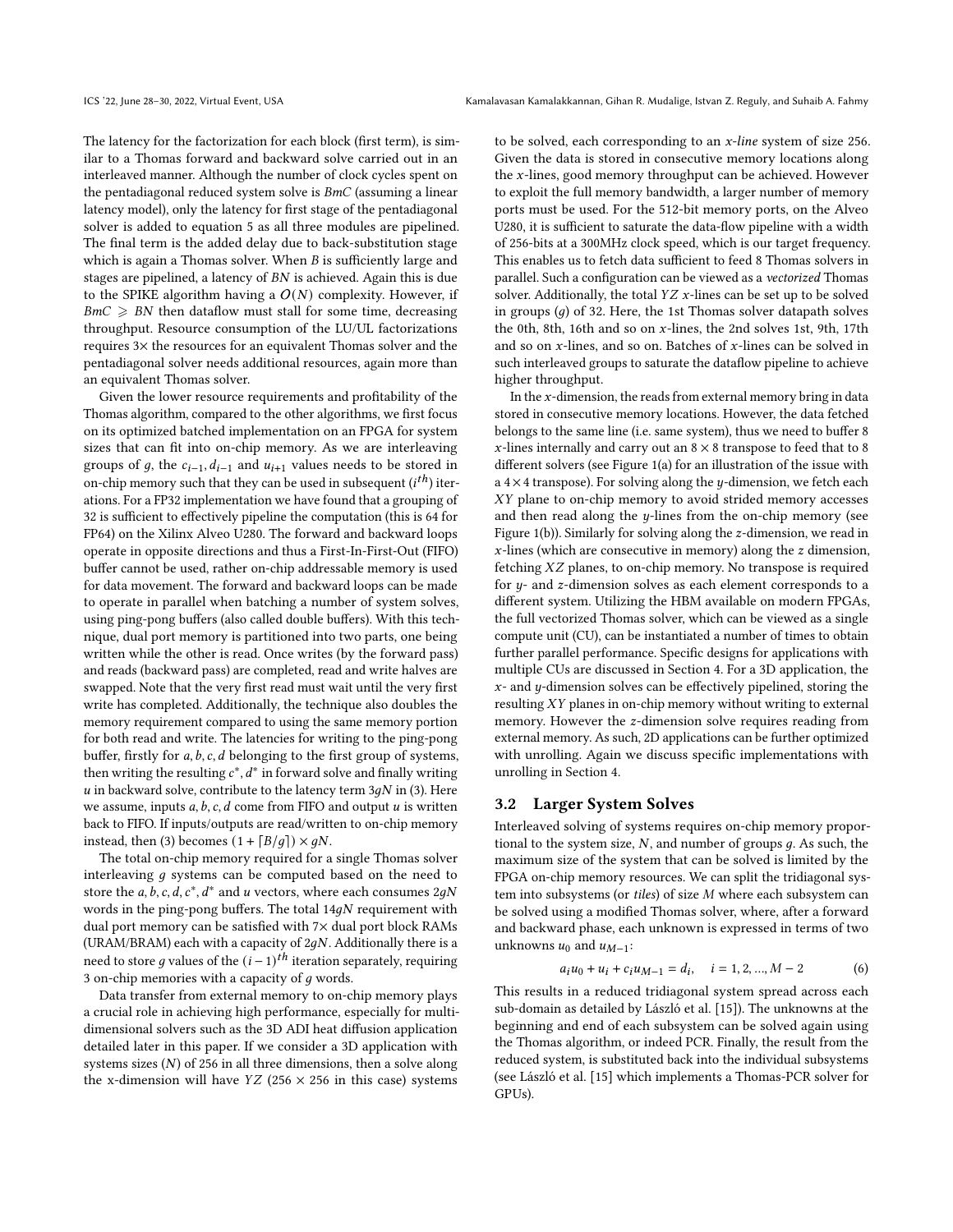High Throughput Multidimensional Tridiagonal System Solvers on FPGAs ICS '22, June 28–30, 2022, Virtual Event, USA

<span id="page-4-1"></span>

Figure 1: Datapath for  $x$ - and  $y$ -dim solves. 4-point data path width and 4× (vectorized) Thomas solvers.

The tiled-Thomas-Thomas solver requires additional computation to solve the reduced system. To achieve higher performance, forward and backward phases over tiles can be interleaved. The reduced system size  $N_r$  is double the number of tiles. Solving the reduced system with Thomas requires  $2gN_r$  clock cycles. This should not exceed the clock cycles taken by the forward and backward phases over the tiles. At the end of the backward phase, results  $\bar{(a^*,c^*}$  and  $d^*$  as noted in [\[15\]](#page-11-3)) are stored in a FIFO buffer while the reduced system for each tile is computed. Then the reduced system results can be substituted back to complete the solve. Using a FIFO maintains the dataflow pipeline without stalling.

Considering a system of size  $N$ , split into  $t$  tiles (note then  $N_r = 2t$ ), assume we interleave g tiles using the Thomas-Thomas algorithm to solve a total of  $B$  systems. Then the total latency is given by [\(7\)](#page-4-2):

<span id="page-4-2"></span>
$$
(3 + \lceil Bt/g \rceil) \times \lceil N/t \rceil g + g_r \times (2t) \times 2 \tag{7}
$$

The second term is for the reduced solve. The  $g_r$  is similar to  $g$ , but it is equal to or larger than number of interleaved systems for the reduced solve. It is 32 for FP32 and 64 for FP64 on the U280. Similarly, based on the latency for solving the first phase of the algorithm on a tile, the number of systems to be interleaved is  $\lceil 32/t \rceil$  for FP32 and  $[64/t]$  for FP64. For larger B, we can see that the latency tends to  $Bt[N/t]$ . Considering on-chip memory requirements the forward and backward phases of the modified Thomas can be shown to require  $9 \times 2 \times g/t \times N$  words that can be satisfied by 9 on-chip memories setup as ping-pong buffers. Here we note that larger  $t$ lead to lower memory requirement. The reduced solve requires much less memory,  $7 \times 2 \times 2t \times \lceil q/t \rceil$  in the form of 7 ping-pong buffers. Furthermore, a FIFO buffer would be required, of length equivalent to the maximum number of clock cycles spent on the reduced system, as we have to flush solved tiles from the backward phase.

The reduced system solve can also be implemented with the PCR algorithm resulting in the latency given in [\(8\)](#page-4-3).

<span id="page-4-3"></span>
$$
(3 + \lceil Bt/g \rceil) \times \lceil N/t \rceil g + (2t + l) \times \log(2t)
$$
 (8)

Again for larger B, this tends to  $Bf[N/t]$ , however, there is a lower on-chip memory requirement of  $(2t + l) \times log(2t)$  words for each

<span id="page-4-4"></span>

Figure 2: Proposed **tridsolvlib** vs **xilinxlib** (FP32) performance for system sizes of 128 and 1024.

of the 3 FIFO buffers, due to the lower latency for reduced system solve in PCR. Since dataflow design requires matching performance of solving tiles and the reduced system and as PCR is faster when solving reduced systems, the number of tiles can be increased even for smaller systems, further reducing the on-chip memory requirements for the first phase of the algorithm. As such we can expect the Thomas-PCR version to give better performance.

#### <span id="page-4-0"></span>4 PERFORMANCE EVALUATION

In this section we examine the achieved performance for the above FPGA design strategy. First, we briefly compare the performance of our library to a current state-of-the-art FPGA tridiagonal solver library from Xilinx [\[4\]](#page-11-9) which is based on PCR, demonstrating the higher performance gains from a batched Thomas-based solver as predicted by the performance model developed in Section [3.](#page-2-0) Batching of systems is key to higher performance. Figure [2](#page-4-4) presents the performance of 1D tridiagonal systems of size 128 and 1024, in FP32, solved using the Xilinx library (xilinxlib-F1) compared to our Thomas algorithm-based library (tridsolvlib) and tiled Thomas-PCR (Tiled-tridsolvlib) on a range of batch sizes. As predicted by the model, for larger batch sizes the Xilinx library performed significantly slower than the Thomas based solver. Adding further optimizations, such as inner loop unrolling and a FIFO data path to the Xilinx solver (xilinxlib-F2) only marginally improves performance, leaving an order of a magnitude performance gap. We also observe that the PCR-based xilinxlib-F2 implementation consumes higher resources. Tiled-tridsolvlib breaks the systems into 32 tiles, and gives faster solve times compared to tridsolvlib for small batch sizes due to smaller tiles being solved in an interleaved manner.

In the remainder of this section we focus on using our FPGA design strategy, specifically applied to representative, non-trivial applications. We investigate both 2D and 3D applications, with both FP32 and FP64 precision. The performance models are used to determine initial design parameters and runtimes, which we compare to achieved runtimes on a Xilinx Alveo U280. We use Vivado C++ due to ease of use for configurations and support of some C++ constructs compared to OpenCL. However, OpenCL could equally be used to implement the same design. Resources are estimated, with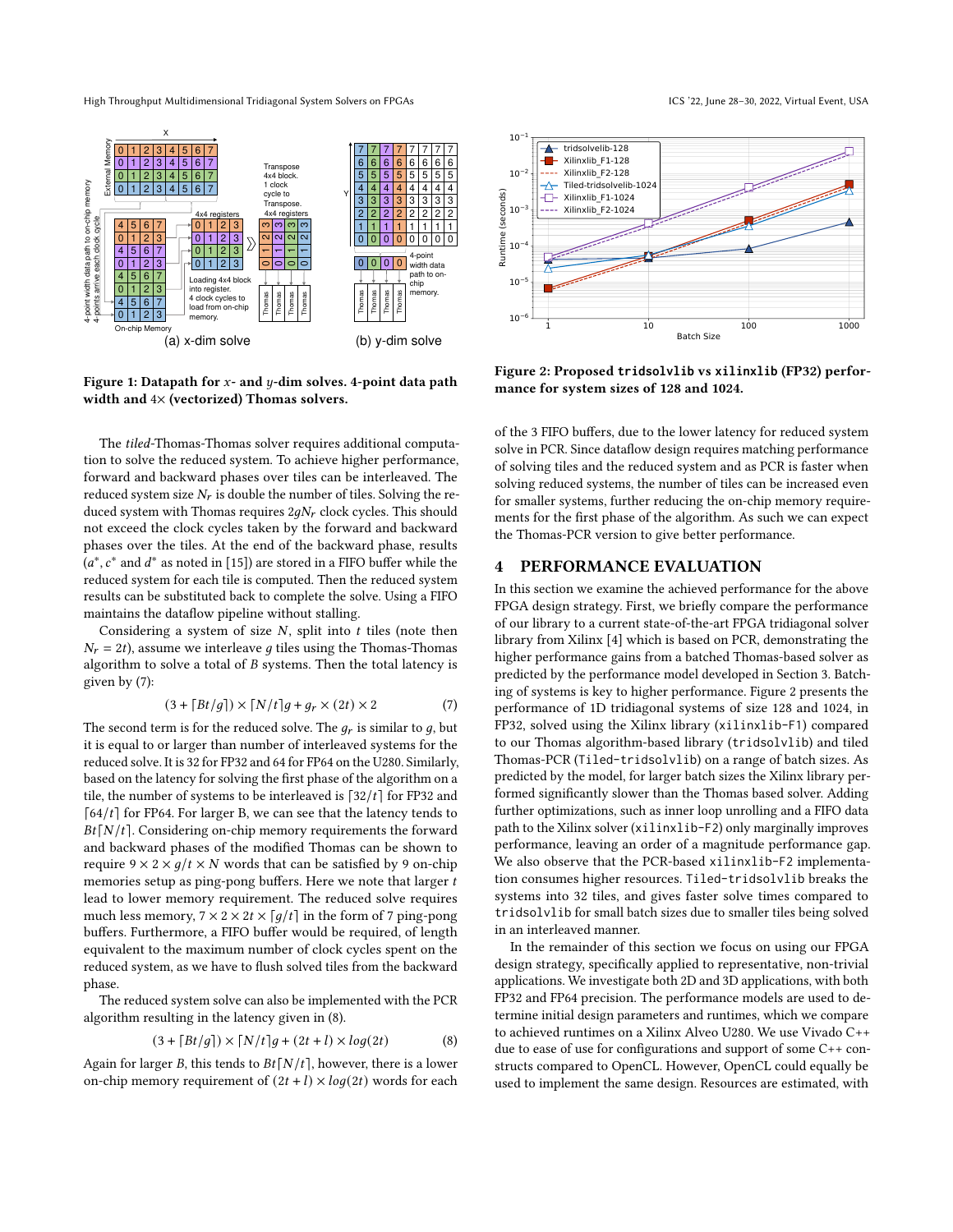Table 1: Experimental systems specifications.

<span id="page-5-0"></span>

| <b>FPGA</b>   | Xilinx Alveo U280 [31]                       |  |  |  |  |
|---------------|----------------------------------------------|--|--|--|--|
| DSP blocks    | 8490                                         |  |  |  |  |
| BRAM/URAM     | 6.6MB (1487 blocks)/34.5MB (960 blocks)      |  |  |  |  |
| <b>HBM</b>    | 8GB, 460GB/s, 32 channels                    |  |  |  |  |
| DDR4          | 32GB, 38.4GB/s, in 2 banks                   |  |  |  |  |
| Host          | AMD Ryzen Threadripper PRO 3975WX (32 cores) |  |  |  |  |
|               | 512GB RAM. Ubuntu 18.04.6 LTS                |  |  |  |  |
| Design SW     | Xilinx Vivado HLS, Vitis 2019.2              |  |  |  |  |
| Run-Time      | Xilinx XRT 202020.2.9.317                    |  |  |  |  |
| GPU           | Nvidia Tesla V100 PCIe [1]                   |  |  |  |  |
| Global Mem.   | 16GB HBM2, 900GB/s                           |  |  |  |  |
| Host          | Intel Xeon Gold 6252 @2.10GHz (48 cores)     |  |  |  |  |
|               | 256GB RAM, Ubuntu 18.04.3 LTS                |  |  |  |  |
| Compilers, OS | nvcc CUDA 10.0.130, Debian 9.11              |  |  |  |  |
|               |                                              |  |  |  |  |

the aid of Vivado HLS tools. Finally, we compare performance on the FPGA to an Nvidia Tesla V100 GPU using the tridiagonal solver library, tridsolver implemented by László et al. [\[2,](#page-10-2) [15\]](#page-11-3) using its batched version presented by Reguly et al. [\[22\]](#page-11-18). This GPU library has been shown [\[7\]](#page-11-19) to provide matching or better performance than the two current batch tridiagonal solver functions in Nvidia's cuS-PARSE library [\[6,](#page-11-20) [27\]](#page-11-21) - cusparse<t>gtsv2StridedBatch() and cusparse<t>gtsvInterleavedBatch(). Our experiments also confirmed these results for the applications evaluated in this paper. Additionally it features direct support for creating multi-dimensional solvers, whereas gtsvInterleavedBatch() requires data layout transformations, for example in between doing an  $x$ -solve and a -solve to implement multi-dimensional problems. The cuSPARSE gtsv2StridedBatch() library variant was observed to be slower. Thus we use tridsolver in our evaluation throughout this paper, but note that cuSPARSE libs would have equally provided the same insights when compared to the FPGA solvers on the Xilinx U280. Given that previous work has demonstrated GPUs to provide significantly better performance than multi-threaded CPUs [\[15\]](#page-11-3), we do not compare with CPU implementations. Note that we only measure and present the time for the main iterative loop. As the applications carry out large numbers of iterations, the data copied to the device (on both devices via PCIe, incurring similar overheads), is used repeatedly. Therefore, the transfer overhead is amortized. Furthermore, with large multi-batch execution in real workloads, the initial transfer is further hidden behind computation. Hence, data copy time from host to device (both on FPGA and GPU) are not included in our results.

Table [1](#page-5-0) briefly details the specifications of the FPGA and the GPU systems (both hardware and software) used in our evaluation. The Nvidia V100 is based on 12nm technology while the Xilinx U280 is 16nm. The GPU also has a memory bandwidth of 900GB/s, nearly twice that of the U280's 460GB/s. Thus we selected the V100 as a fair but challenging competitor.

#### <span id="page-5-2"></span>4.1 ADI Heat Diffusion Application

The first application is an Alternating Direction Implicit (ADI) based solve of the heat diffusion equation. The high-level algorithm of the application in 3D is detailed in Algo. [3.](#page-5-1)

|    | Algorithm 3:3D ADI Heat Application                                                                   |
|----|-------------------------------------------------------------------------------------------------------|
|    | 1: for $i = 0, i < n_{iter}, i + +$ do                                                                |
| 2: | Calculate RHS : $d = f_{7pt}(u)$ , $a = \frac{-1}{2}\gamma$ , $b = \gamma$ , $c = \frac{-1}{2}\gamma$ |
|    | 3: $Tridslv(x-dim)$ , update d                                                                        |
|    | 4: Tridslv(y-dim), update d                                                                           |
|    | 5: $Tridslv(z-dim)$ , update d                                                                        |
|    | 6: $u = u + d$                                                                                        |
|    | $7.$ end for                                                                                          |

<span id="page-5-1"></span>The application consists of an iterative loop which starts by calculating the RHS values using a 7-point stencil, followed by calls to the tridiagonal solver for each of two or three dimensions, depending on the application. The updates from the tridiagonal solver,  $Trids$ lvs are accumulated to  $u$  before the next iteration. For the 3D ADI application, there are three calls to Tridslv. A GPU implementation has four kernels called by an iterative loop on the host. Fusing these kernels together does not improve performance as it requires global synchronization for data structure  $d$  and the memory accesses are along different directions of the 3D mesh, leading to poor cache utilization. The non-coalesced memory access pattern of Tridslv(x-dim) is a challenge for GPUs. László et al. [\[15\]](#page-11-3) improved performance through shared memory and register based transposing.

An initial FPGA design implements the application as a single hardware unit given the data dependencies between the calls. This enables FPGA resource utilization to be maximized by implementing 6 CUs each having 8 Thomas solvers synthesized as a vectorized solver. The RHS calculation, which is a 3D explicit stencil loop was implemented using techniques similar to those in [\[13\]](#page-11-22), as a separate module. The intermediate results between CUs and RHS module were written/read to/from external memory. The number of CUs is then limited by the available HBM ports but not by any other resource. An improvement on this initial design fuses the generation of  $a, b, c$  coefficients with the tridiagonal solver. This enables the required number of HBM ports to be reduced and synthesis of a maximum of 16 CUs. We opt for 12 CUs to reduce routing congestion which affects the maximum frequency achievable on the FPGA.

The  $x$ -dim and  $y$ -dim solves can be synthesized as separate modules, pipelining the  $X$  and  $Y$  dimension calculation without needing to buffer intermediate results in external memory. Essentially, XY planes are buffered in on-chip memory, but solvable mesh sizes are limited by BRAM/URAM usage. To also pipeline the  $z$ -dim solve the full mesh must be buffered on-chip which significantly limits the mesh size, hence we do not attempt it here. The pipelining reduces the bandwidth requirement by half compared to the previous design. The first module, RHS + Tridslv(x-dim) + Tridslv(y-dim) and second module, Tridslv(z-dim), operate in parallel in a ping-pong fashion. This effectively increases the number of modules working in parallel to 24, considering the availability of HBM ports. The design now has a large pipeline start delay and is best utilized by batching large numbers of 3D meshes to obtain higher throughput. Xilinx dataflow design synthesis requires separate data structures for independent read and write operations. We introduce two data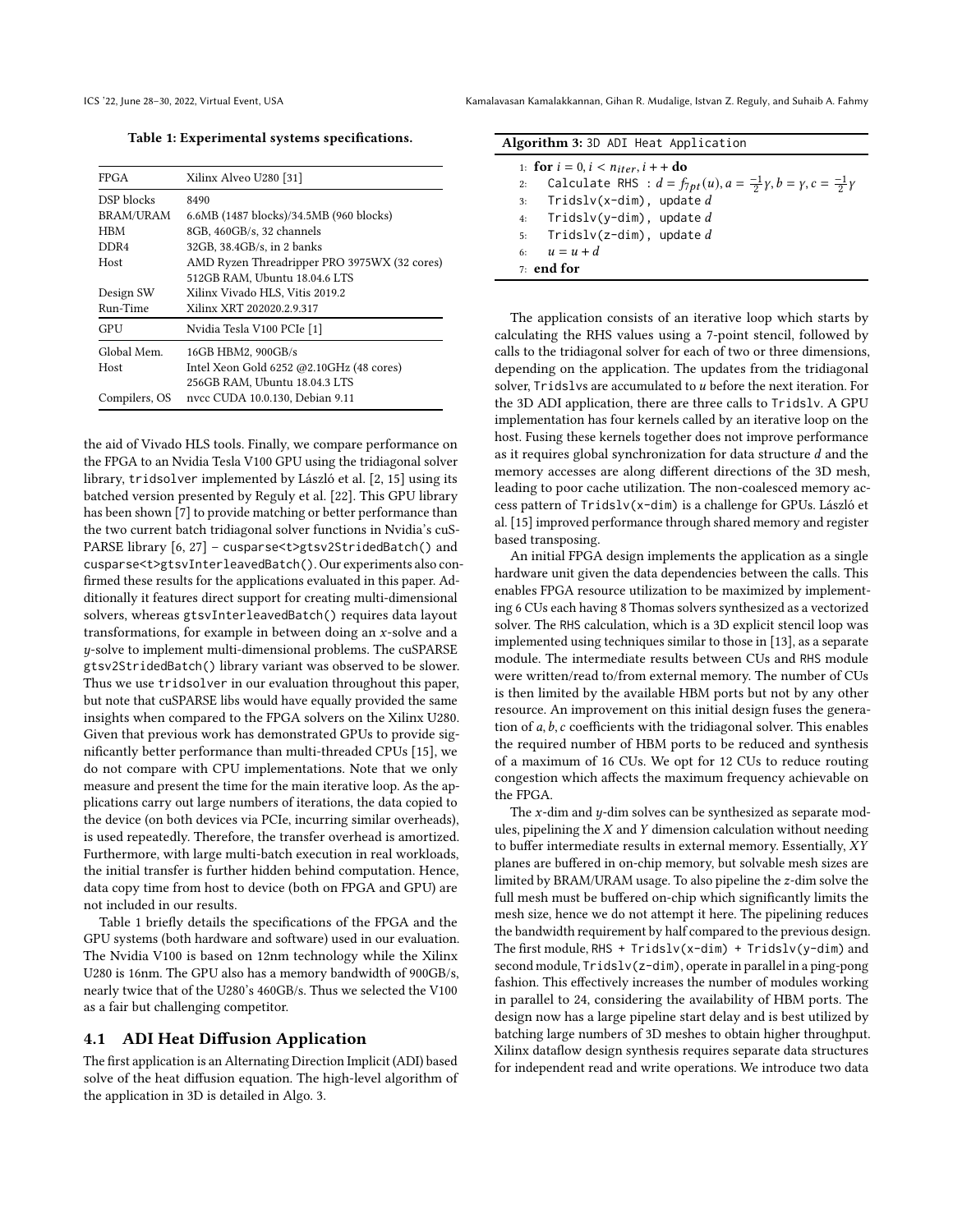<span id="page-6-2"></span>

Figure 3: 2D ADI application datapath constructed from solver components.

structures for accumulation in line 6 of Algo [3.](#page-5-1) But due to limited HBM ports, we must share a single HBM port between two data structures. This limits the dataflow per data structure from/to the HBM ports as well as the size of data structure, given a single HBM bank has a capacity of 256MB. This final design gave the best performance in our evaluations.

The component model in [\(3\)](#page-2-1) can be combined with the delays due to buffering (ping-pong buffers for the 8×8 transpose, row-tocol, rows-to-8×8-block data flow and window buffers for stencil computations) to obtain an application performance model. These delays are determined by the clock cycles needed to fill the buffers in order to start outputting the first result. Thus the full pipeline latency for the 3D ADI application is [\(9\)](#page-6-0):

$$
L_{adi,3D} = n_{iter} \times MAX(L_{rhs+xy}, L_z)
$$
\n(9)

$$
L_{rhs+xy} = (xy/v) + (2vx/v + 3gx) + (2xy/v + 3gy) +
$$
  
\n
$$
[B/2N_{CU}](xyz/v)
$$
\n(10)

$$
L_z = (2xz/v + 3gz) + \lceil B/2N_{CU} \rceil (xyz/v) \tag{11}
$$

Here, x, y and z are the sizes of systems in each dimension,  $N_{\text{C}U}$ is the number of CUs implemented on the FPGA and  $\boldsymbol{B}$  is the total number of 3D meshes, i.e the number of batches. The terms in [\(10\)](#page-6-1) account for the 3D stencil computation in RHS, Tridslv(x-dim) including latency to transpose the  $x$ -lines,  $Trialslv(y-dim)$  including the reading/writing  $y$ -lines from the buffered  $x$ -lines, and the latency to process  $B$  meshes using  $N_{CU}$  CUs respectively.

We take the maximum in [\(9\)](#page-6-0) because the two modules need to be synchronized, as they swap their read and write locations after processing  $B/2$  meshes. The vectorization factor  $v$  is 8 for our design and  $q$  is 32 for FP32 and 64 for FP64. A minor consideration for obtaining improved predictions from the above model is when the number of points per clock cycle arriving to the vectorized solvers is different to  $v$  due to memory bandwidth. For example if we use a single HBM port to read two data structures and if we use a 256-bit data path, a lower number of points  $p$  will enter the datapath than  $v$ . Then, replacing  $v$  by  $p$  is more accurate.

A similar design can be developed for the 2D ADI application, but now the functions in the iterative loop RHS, Tridslv(x-dim) and Tridslv(y-dim) can all be pipelined. This makes it possible to unroll the iterative loop by some factor  $f_U$ . Note that the variable  $u$ is incremented each iteration (line 6 of Algo. [3\)](#page-5-1), where the previous

value of  $u$  must be input at the end of each unrolled iteration to carry out this increment. However the RHS of each iteration also consumes  $u$  and thus we use a delay-buffer (similar to ones used in StencilFlow [\[8\]](#page-11-23)) implemented as an HBM FIFO to feed the previous values of  $u$  to the increment stage on line 6. Implementation of an HBM FIFO with a data access dependency distance based on the data structures allocated on specific HBM banks makes global memory synchronization possible in the dataflow pipeline without additional HBM throughput cost. Unrolling the iterative loop reduces the total number of data structures in external memory. Hence we are able to assign dedicated ports for each data structure which enables better dataflow throughput. The overall structure of the 2D design, combining component modules is illustrated in Figure [3.](#page-6-2) A similar illustration can be conceived for the 3D ADI application, which we do not show here. The performance model for the 2D application is given in [\(12\)](#page-6-3).

<span id="page-6-3"></span>
$$
L_{adi,2D} = (n_{iter}/f_U) \times L_{rhs+xy}
$$
\n
$$
L_{rhs+xy} = f_U \times [(x/v) + (2vx/v + 3gx) + (2xy/v + 3gy)] +
$$
\n
$$
[B/N_{CU}](xy/v)
$$
\n(13)

Pipeline latency increases with the unroll factor  $f_U$ , but for large  $B$  it results in a higher overall speedup. The size of the FIFO delay buffer is equivalent to the total delay of RHS, Tridslv(x-dim), and  $Trialslv(y-dim): x/v + 2vx/v + 3gx + 3gy + 2xy/v.$ 

<span id="page-6-0"></span>Figure [4](#page-7-0) (a) details the performance of the 2D ADI Heat diffusion application implemented in both FP32 and FP64 on the FPGA and compares it to execution on the GPU. The design parameters for each are noted in the graphs. Operating frequencies are 292MHz and 288MHz for FP32 and FP64 respectively. These improved post implementation frequencies were possible due to multiple compute units with careful SLR placement and HBM bank assignment constraints, manually flattened loops with arbitrary word length counters, and an optimally pipelined and vectorized design. In both FP32 and FP64 cases the coefficients  $a$ ,  $b$  and  $c$  are internally generated, on the FPGA. This means that only  $u$  is read. Performance results demonstrate the FPGA outperforming the GPU particularly for runs with large batch sizes.

<span id="page-6-1"></span>We see that the performance model accuracy is over 85% with large batched predictions being more accurate at over 90%. The prediction errors in the models are due to omitting a number of minor latencies for simplicity. While the models accounts for only the latency in loops, real synthesized circuit on the FPGA will have additional stages to complete before a loop. These include calculating the loop invariants and initial values and state transition to function calls. For modeling loops, we do not account for the hardware pipeline latency - i.e. the clock cycles required between FIFO read and write and arithmetic hardware pipeline. However, these can be obtained from the HLS kernel schedule viewer to refine and improve predictions. We also do not account for latency incurred on the first external memory transfer. All of the above latencies are less than a few hundred clock cycles and become insignificant when considering total runtimes of larger mesh or batch sizes as can be seen from the above results.

Inspecting the effective bandwidth on each device as detailed in the top two sub-tables in Table [2](#page-8-0) provides insights into the superior performance of the FPGA. The bandwidth is computed by counting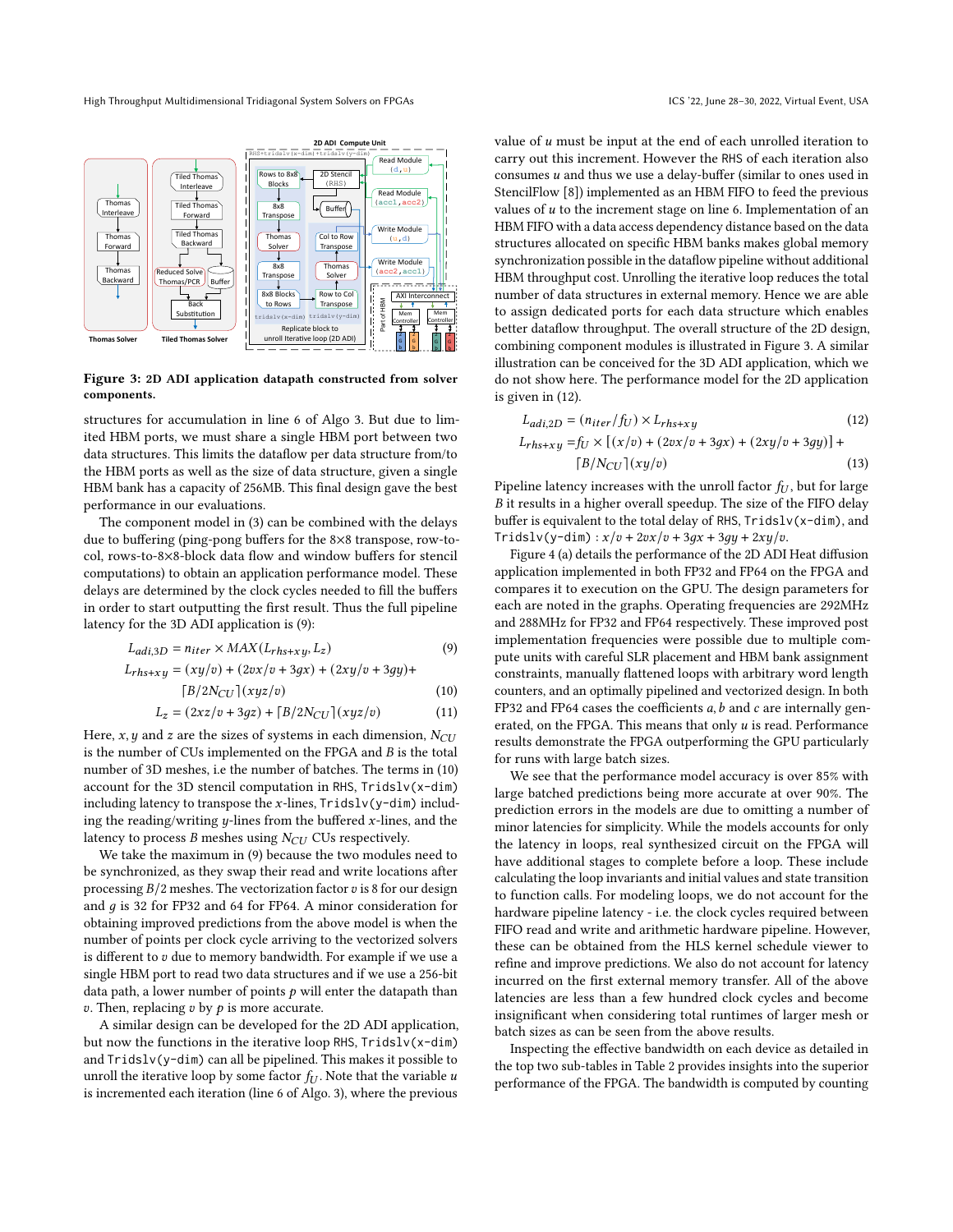<span id="page-7-0"></span>

Figure 4: ADI Heat Diffusion application performance.

the total number of bytes transferred during the execution of each call in Alg. [3,](#page-5-1) looking at the mesh data accessed and dividing it by the total time taken by each call. On the GPU, we have detailed the achieved bandwidth of the  $x-$  (Gx) and  $y$ -dim (Gy) solves. On the FPGA we show the full bandwidth achieved in the pipeline. The  $x$ -dim bandwidth on the GPU is significantly worse due to the block transpose operations. Such lower bandwidths are also confirmed by László et al. [\[15\]](#page-11-3). We additionally confirmed the same performance when using cuSPARSE's cusparse<t>gtsv2StridedBatch() library function for the  $x$ -solve. The higher performance of the FPGA can be attributed to the unrolling of the iterative loop, keeping intermediate results in fast on-chip memories, thus allowing higher bandwidth utilization for the data path and the internal generation of coefficients. The GPU tridiagonal solver library does not support internal coefficient generation. Thus, the application writes  $a, b, c$ and  $u$  to global memory after RHS and intermediate results also written/read between the two Tridslv calls whereas on the FPGA these stay on-chip. Even with modifications to the GPU library to generate coefficients internally which would improve GPU performance, we believe the FPGA results point to a very competitive solution, particularly when batching large meshes that can fit within the resource constraints of the FPGA, for this application.

The first two sub-tables in Table [2](#page-8-0) also detail the energy consumption of the 2D runs. The xbutil utility was used to measure power during FPGA execution, while nvidia-smi was used for the GPU. The FPGA on average consumed 75W while the GPU power draw ranged from 50W to 250W. Results indicate that the FPGA energy consumption is approximately  $5-6\times$  lower for this 2D problem.

Figure [4](#page-7-0) (b) and the bottom two sub-tables in Table [2](#page-8-0) detail the performance of the 3D ADI heat diffusion application in FP32 and FP64 respectively. Again we see performance trends similar to the 2D case, however we were only able to run smaller batch sizes due to HBM memory limitations for 3D meshes. On the GPU, again, apart from the  $x$ -dim solve, we observe good achieved bandwidth. On the FPGA the achieved bandwidth is poorer due to no unrolling of the iterative loop as done in the 2D case, where there are 3 CUs each unrolled by a factor of 3. The sharing of HBM ports as described in the design of this application limits the data flow per data structure further reducing achieved bandwidth. The energy consumption of the FPGA is  $3-4\times$  lower than the GPU's.

A Thomas-Thomas based implementation for the 2D ADI-Heat application for larger meshes can be modeled using [\(14\)](#page-7-1):

<span id="page-7-3"></span><span id="page-7-2"></span><span id="page-7-1"></span>
$$
L_{adi,2D,tiled} = n_{iter} \times (L_{rhs+x} + L_y)
$$
 (14)

$$
L_{rhs+x} = x/v + 2vx/v + 3gx/t_1 + 4gt_1 + Bxy/v \tag{15}
$$

$$
L_y = 2yT_x/v + 3gy/t_2 + 4gt_2 + Bxy/v
$$
 (16)

In this case, RHS and  $x$ -solve can be pipelined but  $y$ -solve cannot as we are computing "tiles" along the  $y$ -dim lines, a large amount of on-chip memory would be required to transpose the mesh. The explicit stencil computation in RHS does not require tiling as we are not processing very large meshes. If the tile sizes for the Thomas-Thomas solvers are selected to be  $t_1$  and  $t_2$  then the reduced system sizes will be  $2t_1$  and  $2t_2$ . Equation [\(15\)](#page-7-2) accounts for the latency for RHS with  $x$ -dimension solve where the terms correspond to the latencies of the stencil, the data path, modified Thomas solve, and the reduced solve. Similarly  $(16)$  gives the *y*-dimension solve latency. Note that here we have used  $T_x$  (this is different to t1) as the tile size for the y-dim data path where we buffer  $T_x \times y$  sized planes. Note also that we have selected the number of interleaved systems and interleaved reduced systems to be equal (i.e.  $g = g_r$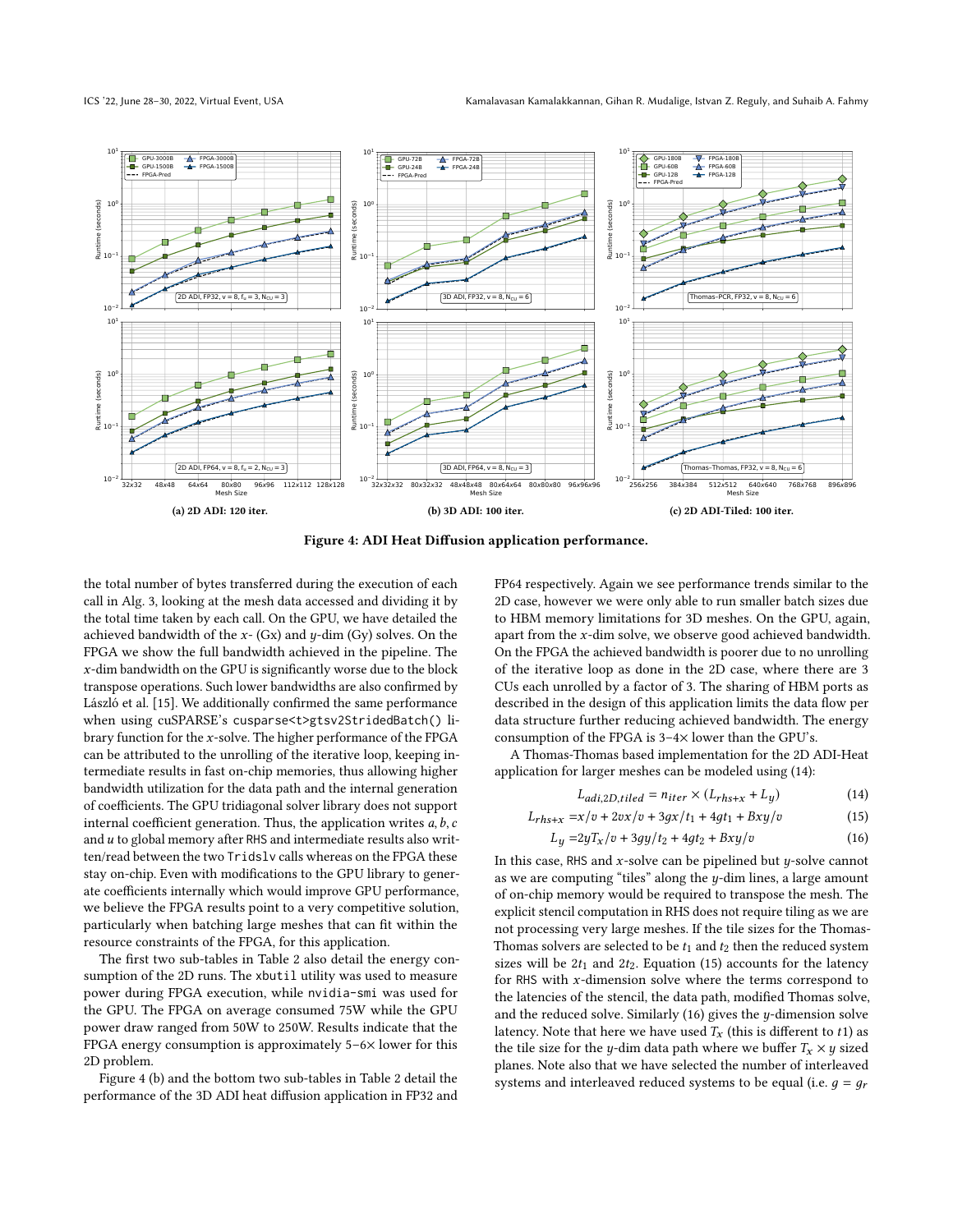<span id="page-8-0"></span>Table 2: ADI Heat Diffusion App. : Achieved Bandwidth (GB/s) and Energy (J) on the FPGA (F) and GPU(G).

|                          |      |                                  |           |     |                |                | 2D FP32 (120 iterations, $f_U = 3$ )   |     |      |     |                |        |  |
|--------------------------|------|----------------------------------|-----------|-----|----------------|----------------|----------------------------------------|-----|------|-----|----------------|--------|--|
| <b>Batch Size</b>        | 1500 |                                  |           |     |                |                | 3000                                   |     |      |     |                |        |  |
|                          |      | Bandwidth<br>Bandwidth<br>Energy |           |     |                | Energy         |                                        |     |      |     |                |        |  |
| Mesh                     | F    | Gx                               |           | Gy  | F              | G              | F                                      | Gx  |      | Gy  | F              | G      |  |
| $32^2$                   | 501  | 134                              |           | 418 | 1              | 7              | 563                                    | 164 |      | 493 | 2              | 13     |  |
| $64^{2}$                 | 524  | 184                              |           | 528 | 3              | 23             | 556                                    | 199 |      | 553 | 6              | 42     |  |
| $128^{2}$                | 602  | 207                              |           | 563 | 12             | 86             | 620                                    | 206 |      | 565 | 23             | 168    |  |
|                          |      |                                  |           |     |                |                | 2D FP64 (120 iterations, $f_{U} = 2$ ) |     |      |     |                |        |  |
| <b>Batch Size</b>        |      |                                  | 1500      |     |                |                |                                        |     | 3000 |     |                |        |  |
|                          |      | Bandwidth                        |           |     | Energy         |                | Bandwidth                              |     |      |     | Energy         |        |  |
| Mesh                     | F    | Gx                               | Gy        |     | F              | G              | F                                      | Gx  |      | Gy  | F              | G      |  |
| $32^2$                   | 360  | 184                              | 508       |     | 2              | 10             | 395                                    | 196 |      | 543 | $\overline{4}$ | 21     |  |
| $64^{2}$                 | 380  | 203                              | 557       |     | 9              | 42             | 399                                    | 203 |      | 529 | 18             | 88     |  |
| $128^{2}$                | 411  | 204                              | 517       |     | 34             | 179            | 422                                    | 210 |      | 551 | 67             | 355    |  |
|                          |      |                                  |           |     |                |                | 3D FP32 (100 iterations)               |     |      |     |                |        |  |
| <b>Batch Size</b>        |      | 24                               |           |     |                | 72             |                                        |     |      |     |                |        |  |
|                          |      |                                  | Bandwidth |     |                | Energy         | Bandwidth<br>Energy                    |     |      |     |                |        |  |
| Mesh                     | F    | Gx                               | Gy        | Gz  | F              | G              | F                                      | Gx  | Gy   | Gz  | F              | G      |  |
| $32 \times 32 \times 32$ | 218  | 119                              | 218       | 288 | $\mathbf{1}$   | $\overline{4}$ | 266                                    | 172 | 384  | 493 | 3              | 9      |  |
| $48 \times 48 \times 48$ | 288  | 171                              | 355       | 475 | 3              | 11             | 338                                    | 198 | 399  | 551 | 7              | 31     |  |
| $96 \times 96 \times 96$ | 346  | 210                              | 429       | 568 | 18             | 78             | 358                                    | 211 | 425  | 563 | 53             | 241    |  |
|                          |      |                                  |           |     |                |                | 3D FP64 (100 iterations)               |     |      |     |                |        |  |
| <b>Batch Size</b>        | 24   |                                  |           |     |                | 72             |                                        |     |      |     |                |        |  |
|                          |      | Bandwidth                        |           |     |                | Energy         | Bandwidth                              |     |      |     |                | Energy |  |
| Mesh                     | F    | Gх                               | Gy        | Gz  | F              | G              | F                                      | Gx  | Gy   | Gz  | F              | G      |  |
| $32 \times 32 \times 32$ | 201  | 165                              | 358       | 445 | $\overline{2}$ | 6              | 239                                    | 193 | 420  | 527 | 6              | 17     |  |
| $48 \times 48 \times 48$ | 242  | 194                              | 401       | 536 | 7              | 20             | 267                                    | 207 | 420  | 554 | 18             | 59     |  |
| $96 \times 96 \times 96$ | 271  | 205                              | 426       | 550 | 47             | 155            | 276                                    | 211 | 442  | 565 | 139            | 464    |  |

in relation to [\(7\)](#page-4-2)). The final term in [\(15\)](#page-7-2) and [\(16\)](#page-7-3) are the latencies for processing a batch of B systems. Replacing the reduced system solve with the PCR algorithm is also possible where the  $4gt<sub>1</sub>$  and 4gt<sub>2</sub> terms in [\(15\)](#page-7-2) and [\(16\)](#page-7-3) then become  $log(2t_1) \times (2t_1 + l)$  and  $log(2t_2) \times (2t_2 + l)$ . Here, *l* is circuit pipeline latency as discussed in Section [3.](#page-2-0)

Figure [4](#page-7-0) (c) presents the performance of the 2D ADI heat diffusion application on large meshes solved using Thomas-PCR and Thomas-Thomas hybrid implementations. Again we compare with the same mesh sizes solved on the GPU. Due to the RHS and Tridslv(x-dim) being pipelined together, the FPGA achieves better HBM bandwidth utilization. The GPU also achieves good bandwidth utilization where it reaches bandwidth levels similar to batched smaller meshes (see Table [3](#page-8-1) for for Thomas-PCR; Thomas-Thomas gave similar results). The FPGA can be seen to be  $2-3\times$  more energy efficient than the GPU for the largest mesh sizes.

#### <span id="page-8-4"></span>4.2 Stochastic Local Volatility

The second application we evaluate comes from computational finance. It implements a stochastic local volatility (SLV) model, which describe asset price processes, particularly foreign exchange rates [\[25\]](#page-11-24). A batched GPU implementation based on a second order finite-difference scheme was developed for this problem using the OPS DSL by Reguly et al. [\[22\]](#page-11-18). It is a 2D application implemented in

<span id="page-8-1"></span>Table 3: ADI Heat Diffusion App (2D FP32) - Large meshes, Thomas-PCR: 100 iterations, Bandwidth (GB/s), Energy (J) on the FPGA (F) and GPU (G).

<span id="page-8-3"></span>

FP64 precision. Its high-level algorithm is detailed in Algo. [4.](#page-8-2) The

| Algorithm 4: 2D Heston SLV Backward            |  |  |  |  |  |
|------------------------------------------------|--|--|--|--|--|
| 1: for $i = 0, i < n_{iter}, i + +$ do         |  |  |  |  |  |
| $hv\_pred\emptyset()$ , $hv\_matrices()$<br>2: |  |  |  |  |  |
| Tridslv(x-dim)<br>3:                           |  |  |  |  |  |
| $hv\_pred1()$ , Tridslv(y-dim)<br>4:           |  |  |  |  |  |
| $hv\_pred2()$ , $Tridslv(x-dim)$<br>5:         |  |  |  |  |  |
| $hv\_pred3()$ , Tridslv(y-dim)<br>6:           |  |  |  |  |  |
| $7:$ end for                                   |  |  |  |  |  |
|                                                |  |  |  |  |  |

<span id="page-8-2"></span>application implements a Hundsdorfer-Verwer (HV) method, (also based on the ADI method) for time integration. The Rannacher smoothing available in the original application has been switched off in our evaluation. The hv\_pred\* and hv\_matrices are explicit loops each using 10 point stencils, requiring a window buffer implementation [\[13\]](#page-11-22) for data reuse. The 9 kernels in Algo. [4](#page-8-2) were implemented as separate hardware modules, pipelining the computation within the iterative loop. hv\_matrices generates a number of 2D coefficients AX,BX,CX,AV,BV,CV and 1D coefficient EV for the Tridslvs. Coefficients AX,BX,CX then needs to be input to (consumed by)  $Tridslv(x-dim)$  kernels and coefficients AV, BV, CV and EV to Tridslv(y-dim) kernels. A GPU implementation consists of these nine kernels, moving data through global memory. Again, it is not possible to fuse kernels to reduce global memory accesses for this bandwidth limited application. The large number of kernels inside the iterative loop incur significant kernel call overhead and data movement through the fixed data path increases latency on the GPU for processing meshes with smaller batch sizes, leading to poor bandwidth utilization.

On FPGA, generated coefficients are consumed at different stages of the pipeline. However other inputs to the Tridslv calls come through the computation of this multi-stage pipeline. Therefore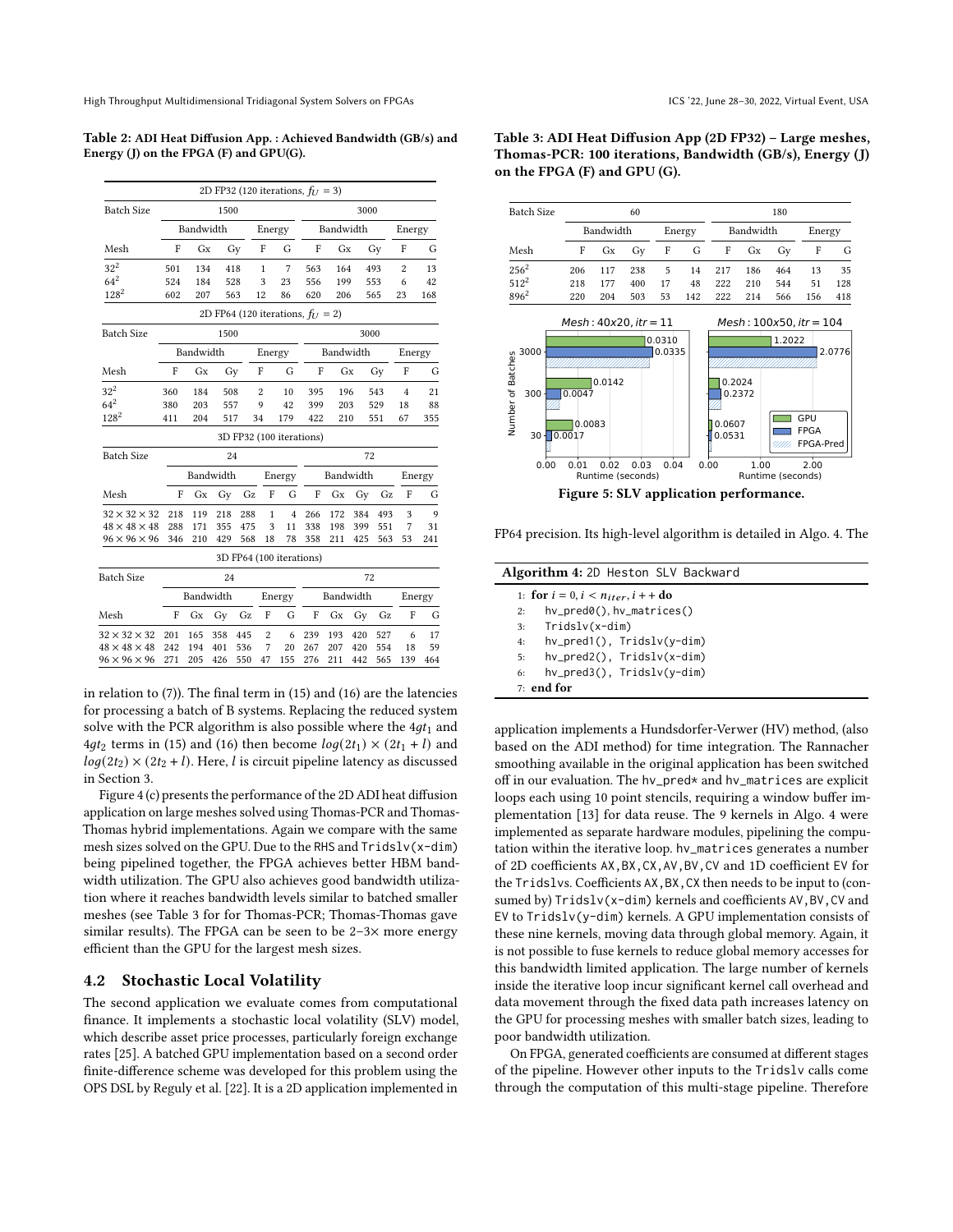<span id="page-9-2"></span>Table 4: SLV App: Bandwidth (GB/s) and Energy (J).

|       |        | Bandwidth                            | Energy                           |        |        |  |
|-------|--------|--------------------------------------|----------------------------------|--------|--------|--|
| Batch | FPGA   | GPU-x                                | $GPU-v$                          | FPGA   | GPU    |  |
|       |        |                                      | $40\times20$ mesh: 11 iterations |        |        |  |
| 30    | 55.24  | 3.04                                 | 28.01                            | 0.13   | 0.45   |  |
| 300   | 202.31 | 16.48                                | 176.51                           | 0.35   | 1.02   |  |
| 3000  | 281.06 | 123.84                               | 327.65                           | 2.51   | 4.75   |  |
|       |        | $100\times50$ mesh: $104$ iterations |                                  |        |        |  |
| 30    | 124.63 | 51.28                                | 109.65                           | 3.98   | 3.76   |  |
| 300   | 278.87 | 235.22                               | 238.34                           | 17.79  | 22.26  |  |
| 3000  | 318.36 | 421.77                               | 429.21                           | 155.82 | 216.40 |  |

large FIFO delay buffers are required to keep synchronization (i.e. avoid pipeline stalling). As such we opt to regenerate the above coefficients at separate stages, essentially duplicating the circuitry. This results in the generation of coefficients AX,BX,CX, for the Tridslv(x-dim), being fused to hv\_pred0() and hv\_pred2() and the generating of coefficients AV,BV,CV,EV, for Tridslv(y-dim), being fused to hv\_pred1() and hv\_pred3(). This results in a total of 8 hardware modules, requiring significantly smaller delay buffers than if we implemented the original set of kernels. The performance model for SLV is given in [\(17\)](#page-9-1):

$$
L_{slv} = n_{iter} [4 \times (2x) + 2 \times (3gx) +2 \times (3gy + 2xy) + [B/N_{CU}]xy]
$$
 (17)

Here  $q$  is 64 as SLV uses FP64. The first term is the combined input/output latency for the four explicit stencil computations in hv\_pred\*. The second and third terms account for the Tridslv (x-dim) and Tridslv(y-dim) calls respectively, including the read or write y-lines from the buffered  $x$ -lines. The final term is the latency for processing a batch size of  $B$ ,  $2D$  meshes. The number of CUs,  $N_{CII}$  for SLV on the FPGA is 3, given the considerably larger amount of DSP and memory resources required for the application, particularly due to its use of FP64 precision. The FIFO delay-buffer size calculation was aided by the Xilinx HLS tools where the exact datapath pipeline latency was estimated to obtain buffer sizes adequate for an implementation.

The motivation for batched solves of multi-dimensional tridiagonal systems primarily comes from financial computing where, for example, computing prices of financial options and managing risk by hedging options leads to the need to solve Algo. [4](#page-8-2) type applications with different sets of coefficients [\[22\]](#page-11-18). Additionally carrying out extensive speculative scenarios required by regulators under various market conditions to evaluate a bank's exposure means that there are large number of options in the order of thousands to hundreds of thousands to be computed every day. Such workloads would entail large numbers of roughly identical PDE problems to be solved which are well suited to be batched together.

Figure [5](#page-8-3) and Table [4](#page-9-2) detail the runtime, bandwidth, and energy performance of the SLV application implementation. Only two specific mesh sizes were available from the authors of the original code [\[22\]](#page-11-18), each was batched up to 3000 batches of 2D meshes for this evaluation. The application is significantly more complex given the additional explicit stencil loops as well as the tridiagonal solvers. The runtimes here were obtained with the FPGA operating at 253MHz. As can be seen from the figures, the FPGA in some

cases is faster than the V100 GPU, but for the largest batch sizes we attempted here, it is 8%-70% slower than the GPU. However the FPGA solution is over 30% more energy efficient for large batch solves compared to the GPU. The achieved bandwidth on the FPGA is approximately at the same level as the 2D ADI FP64 version. Runtime predictions from the model were also observed to be over 90% accurate for all cases.

## <span id="page-9-0"></span>5 DISCUSSION

The experiments in Section [4.1](#page-5-2) show better performance on the Xilinx Alveo U280 FPGA compared to the Nvidia V100 GPU for ADI 2D and ADI 3D applications in both FP32 and FP64 formats. Key optimizations possible on the FPGA, such as pipelining and fusing coefficient generation with tridiagonal solvers leads to this performance gain. These optimizations helped to achieve higher effective bandwidth on the FPGA although U280 HBM's maximum theoretical bandwidth (460GB/s) is close to half of the V100 HBM (900 GB/s). Additionally, lower FPGA resource consumption due to these optimization makes it possible to scale to multiple compute units on the Alveo U280. Implementation of an 8×8 transpose on the FPGA enables higher throughput for Tridslv(x-dim) making memory accesses coalesced, while the GPU implementation using shared memory based transpose and Tridslv to address non-coalesced accesses suffers significant performance loss. In Section [4.2,](#page-8-4) the FPGA demonstrates competitive performance with the GPU for the SLV application. However, the computationally intensive complex coefficient calculation using 10-point stencils makes it hard to fuse with the Thomas solver and results in higher FPGA resource usage, limiting the number of implementable compute units. Due to this, the GPU performs better than the FPGA for the SLV application on larger meshes. Future FPGAs with more DSP blocks or floating point primitives will provide better performance than the Xilinx Alveo U280. However, SLV with smaller meshes/batches is better matched to the FPGA due to the low latency FPGA data movement as well as lower kernel call overhead as the iterative loop is implemented within the FPGA kernel.

#### <span id="page-9-1"></span>6 RELATED WORK

Earlier work implementing tridiagonal system solvers on FPGAs such as by Oliveira et al. [\[19\]](#page-11-6), Warne et al. [\[29\]](#page-11-7) and Zhang et al. [\[32\]](#page-11-8) used low-level Hardware Description languages (HDL) such as VHDL or Verilog for implementing the Thomas algorithm. These designs were restricted to solving 1D or 1D batched tridiagonal systems, instead of full multi-dimensional applications. Oliveira et al. [\[19\]](#page-11-6) pipelined both the forward and backward loops and applied data flow between them and demonstrated the implementation for a smaller  $16<sup>3</sup>$  mesh based application using only on-chip memory.

With the introduction of High-Level synthesis (HLS) tools, a number of more recent works [\[16](#page-11-10)-18, [30\]](#page-11-12) implemented the Thomas, PCR, and Spike algorithms on FPGA using HLS tools. Many of these did not demonstrate the solver working on full applications, with the exception of László et al. in 2015 [\[16\]](#page-11-10) which compared a one factor Black-Scholes option pricing equation using explicit and implicit methods on different architectures such as multi core CPUs, GPUs, and FPGAs. Their implementation, based on the Thomas algorithm, targets a Xilinx Virtex 7 FPGA and effectively pipelines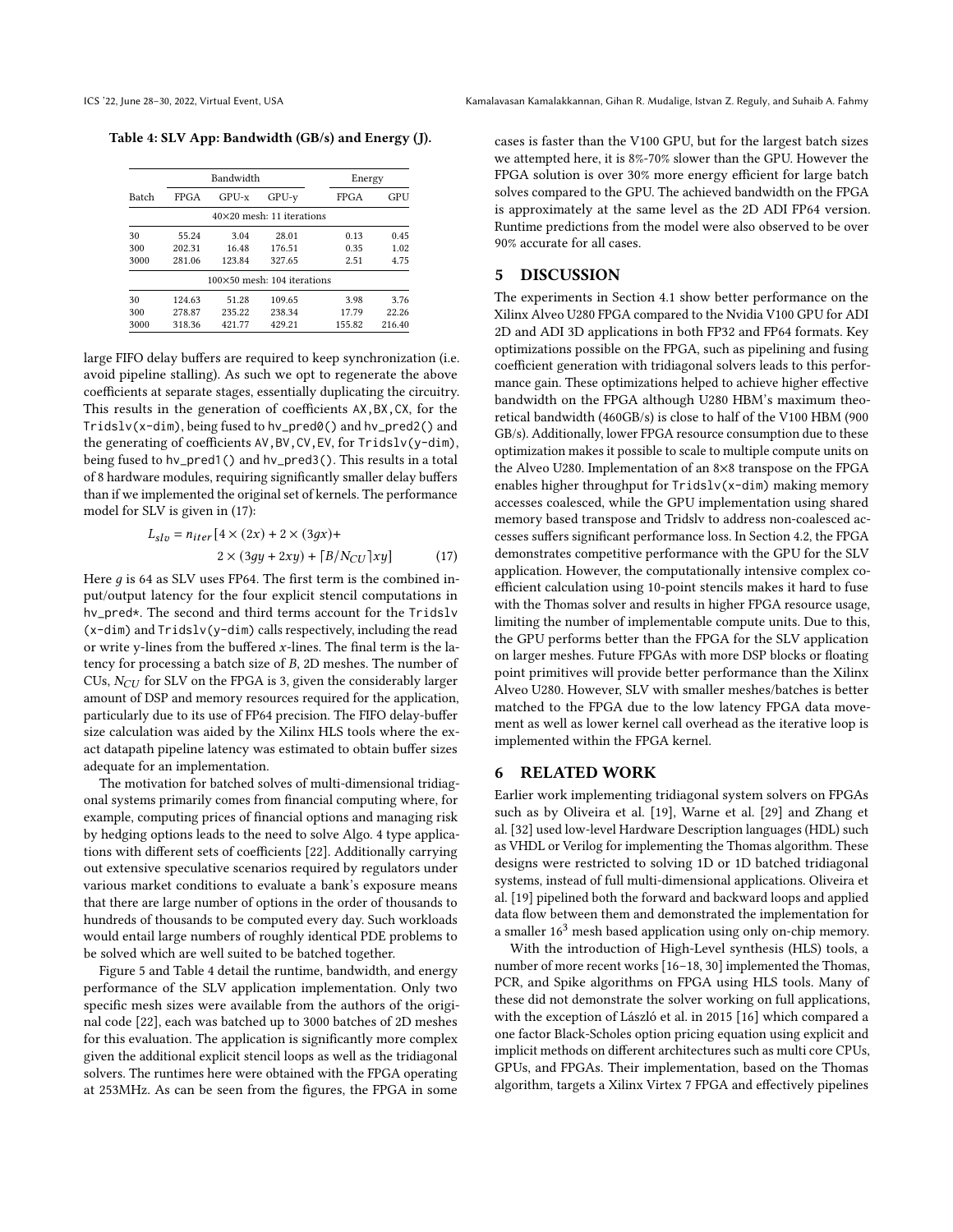both forward and backward loops but was not able to apply data flow between these two steps and results showed an Nvidia K40 GPU significantly outperforming the FPGA.

Macintosh, et al. [\[18\]](#page-11-11) used OpenCL targeting an Altera Stratix V FPGA to implement the PCR and SPIKE algorithms, showing comparable performance to an Nvidia Quadro 4000 GPU, not including reconfiguration time for the spike kernels. Later, Macintosh, et al. [\[17\]](#page-11-25) used OpenCL to develop oclspkt, a library that implements tridiagonal systems solvers targeting FPGAs, GPUs, and CPUs. oclspkt uses the truncated spike algorithm for diagonally dominant tridiagonal matrices, and as such does not give exact solutions. Their results show oclspkt on an Altera Arria 10GX FPGA performing marginally slower than an Nvidia Quadro M4000 GPU but providing better energy efficiency. The Xilinx library also implements a Douglas ADI solver [\[10\]](#page-11-2) a multi-dimensional solver based on their PCR based solver [\[4\]](#page-11-9).

In comparison, the HLS-based synthesis presented in this paper, targets the solution of multiple tridiagonal systems and in multiple dimensions as commonly found in real-world applications. It uses the Thomas algorithm demonstrating that together with techniques such as batching of systems [\[13\]](#page-11-22), high throughput for small and medium sized systems can be achieved. The Thomas algorithm uses fewer resources than the more computationally intensive PCR algorithm. For larger systems that do not directly fit in a single FPGA, we develop novel Thomas-Thomas and Thomas-PCR solvers to handle a number of partitioned systems and then a reduced system solve to exploit the limited available on-chip memory resources of a single FPGA.

Several recent works have also exploited HBM in modern FP-GAs [\[12,](#page-11-26) [14,](#page-11-27) [24\]](#page-11-28) showing performance gains and energy savings for memory bandwidth bound applications compared to traditional architectures and FPGA devices without HBM. Multi-dimensional tridiagonal solvers are also bandwidth bound, but, to our knowledge, no previous work has explored the use of HBM capable FPGAs to accelerate them, as we have done through the use of parallel compute units. To our knowledge, the 2D/3D ADI and SLV applications developed in this work, motivated by real-world implicit problems on FPGAs are also novel; SLV being one of the few non-trivial applications using multi-dimensional tridiagonal solvers presented in the literature. The Thomas based solver developed in this paper gives higher performance than the current PCR based Xilinx library, as shown in Section [4.](#page-4-0) Additionally, the analytical performance model and the comparison with a state-of-the-art GPU based tridiagonal solver library gives a much needed frame of reference for evaluating our FPGA design's performance, providing insights into the feasibility and profitability of an FPGA design for realistic workloads.

## 7 CONCLUSION

We have developed a new FPGA-based tridiagonal solver library aimed at solving multiple multi-dimension tridiagonal systems on FPGAs. Key new features of the library include dataflow techniques and optimizations for gaining high throughput, through batching multiple system solves, replication of compute units, and utilization of High Bandwidth Memory on modern FPGAs. The Thomas algorithm was shown to be effective, even with its loop carried

dependencies, due to its simplicity and lower resource consumption. This somewhat subverts the conventional expectation of the more parallel PCR or SPIKE algorithms being better suited for high performance on parallel architectures. Our library significantly outperforms the Xilinx tridiagonal library that uses the PCR algorithm, for larger batch sizes. However, for larger mesh sizes a hybrid Thomas-PCR or Thomas-Thomas solution was required to overcome the limitations of on-chip memory and demonstrated considerable performance with batched configurations.

Two representative applications, (1) a heat diffusion problem based on the ADI method and (2) a stochastic local volatility (SLV) model from the financial computing domain, that rely on the solution of multi-dimensional tridiagonal systems were implemented using the new library on a Xilinx Alveo U280 FPGA. As part of the design process an analytical performance model was developed to estimate runtime performance of the FPGA designs and assist in design space evaluations. The FPGA performance was compared to optimized solutions of the same applications on a modern Nvidia Tesla V100 GPU, showing competitive performance, sometimes even surpassing the performance on the GPU. This was due to designs creating longer pipelines keeping intermediate results on fast FPGA on-chip memory.

Even when runtime is inferior to the GPU, significant energy savings, over 30% for the most complex application (SLV) with large batch sizes, were observed. Considering the motivating real-world scenario for such an application from the financial computing domain, such energy savings point to a significant operational cost benefit. The analytical performance model provides over 85% accuracy illustrating its significant utility in developing profitable FPGA designs. The results showcase a key class of applications and their characteristics where the FPGA is able to provide competitive performance on-par with GPUs, with the added benefit of large energy savings. The techniques and optimizations required to achieve high performance on FPGAs, as demonstrated in this work, provide key insights into the feasibility and profitability of using FPGAs in high performance computing workloads.

The FPGA library, the 2D/3D ADI heat diffusion application, and optimized GPU source code developed in this work are available as open source software at [\[5\]](#page-11-29), including additional results from a Xilinx Alveo U50 FPGA, which further support the conclusions in this paper. Future work will explore the use of FPGA hardware from Intel, the other major FPGA device vendor.

# ACKNOWLEDGMENTS

Gihan Mudalige was supported by the Royal Society Industry Fellowship Scheme (INF/R1/1800 12). István Reguly was supported by National Research, Development and Innovation Fund of Hungary (PD 124905), under the PD\_17 funding scheme. We are grateful to Xilinx for their hardware and software donations and Jacques Du Toit and Tim Schmielau at NAG UK for their advice and making the SLV application available for this work.

#### REFERENCES

- <span id="page-10-1"></span>[1] 2020. Nvidia V100 Data Sheet. [https://images.nvidia.com/content/technologies/]( https://images.nvidia.com/content/technologies/volta/pdf/volta-v100-datasheet-update-us-1165301-r5.pdf) [volta/pdf/volta-v100-datasheet-update-us-1165301-r5.pdf.]( https://images.nvidia.com/content/technologies/volta/pdf/volta-v100-datasheet-update-us-1165301-r5.pdf)
- <span id="page-10-2"></span>[2] 2020. Tridsolver Library. [https://github.com/OP-DSL/tridsolver.](https://github.com/OP-DSL/tridsolver)
- <span id="page-10-0"></span>[3] 2020. Vitis High-Level Synthesis User Guide. [https://www.xilinx.com/support/]( https://www.xilinx.com/support/documentation/sw_manuals/xilinx2020_2/ug1399-viti s-hls.pdf) [documentation/sw\\_manuals/xilinx2020\\_2/ug1399-vitis-hls.pdf.]( https://www.xilinx.com/support/documentation/sw_manuals/xilinx2020_2/ug1399-viti s-hls.pdf)